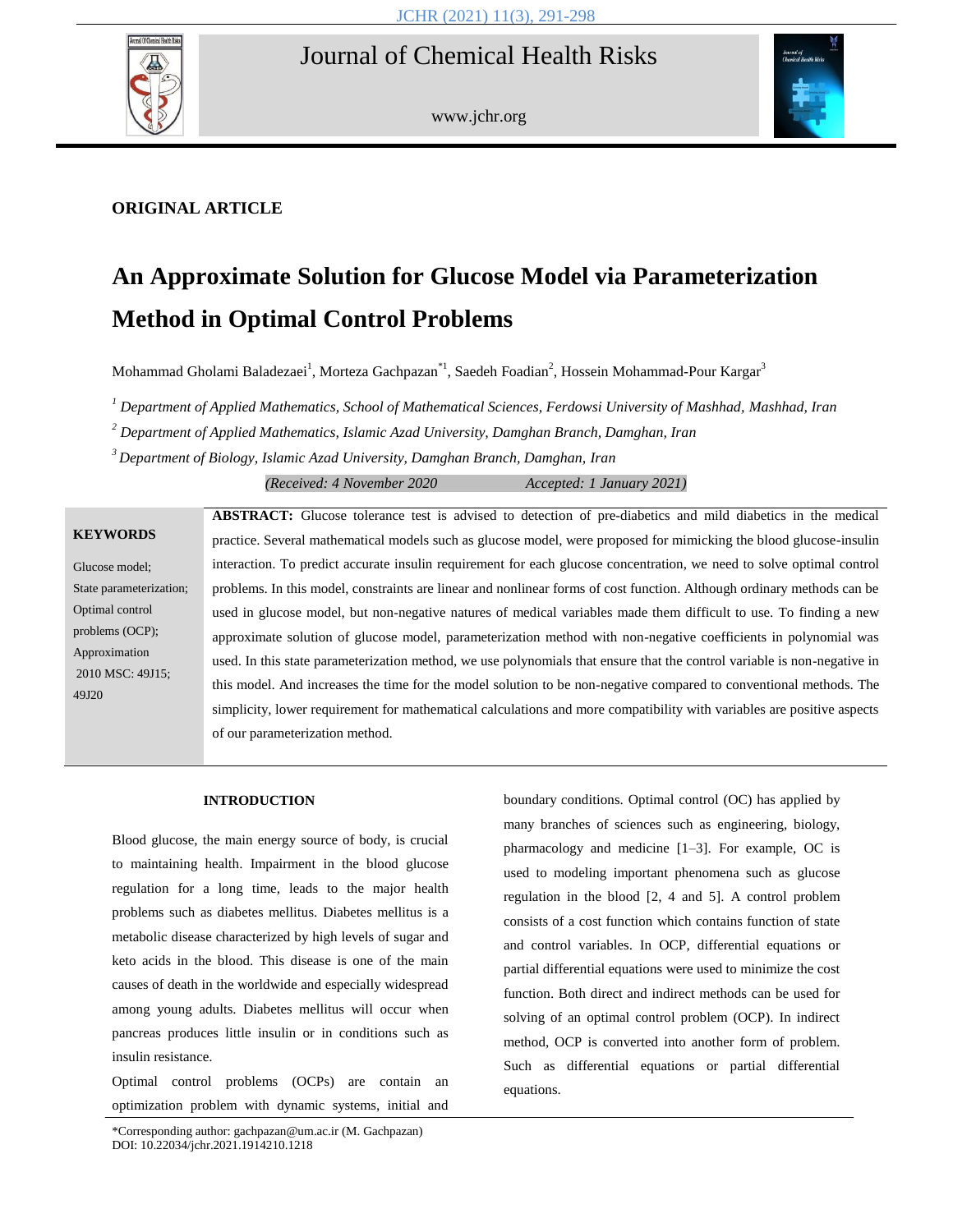On the other words, in the direct method, parameterization and linearization directly is used for solving main problem. In this method state and control or state-control are considered as a series of simple and known function of *G*. Then, all constrains with along initial and boundary conditions must be satisfied and finally, optimization parameters of the cost function will be obtained [6–9]. It is important to mention that although both methods are used to solve OCP, but it is possible that state or control variables are not satisfied conditions and monotonicity of physical problems for state and control variables is not considered.

Glucose tolerance test (GTT) is advised to detection of prediabetics and mild diabetics in the medical practice [2]. Several mathematical models were proposed for mimicking the blood glucose-insulin interaction in the body. Ackerman proposed accurate model to detect pre-diabetics and mild diabetics by GTT [4]. Also solutions for glucose model is accurate, but it is may be negative in some control values. This model considers the concentration of blood glucose as *g* function and net hormonal insulin concentration as *h* function. It was shown that

$$
\begin{cases}\ng'(t) = c_1 g(t) + c_2 h(t) \\
h'(t) = c_3 g(t) + c_4 h(t)\n\end{cases}
$$

Where  $c_1, c_2, c_3 < 0$  and  $c_4 \ge 0$ . The prime sign indicates the derivative of the function relative to *t*.

Eisen verified  $g = x_1$  and  $h = x_2$  variables and improved glucose model for better prediction of blood glucose levels [10]. For decreasing cost of the treatment, he tried to find best insulin level,  $u(t)$ , to minimize the difference between 1 *x* and desired constant glucose level, *l* . So, optimal control obtains as the following form:

Min 
$$
J = \int_{0}^{T} (A(x_1(t) - l)^2 + u^2(t))dt
$$

subject to 
$$
\begin{cases} x_1(t) = -ax_1(t) - bx_2(t) \\ x_2(t) = -cx_2(t) + u(t) \end{cases}
$$
 (1)

with the initial conditions

$$
x_1(0) = \alpha, \quad x_2(0) = 0.
$$

where  $a,b,c>0$  and  $A \ge 0$ .

Lenhart [2] showed that when  $a = b = c = 1$ ,  $\alpha = 0.75, l = 0.5, \text{ and } A = 2, \text{ this problem is ill-condition.}$ For example, it is impossible in  $T = 1$  because there is a serious contradiction. In this point,  $x_1$  and  $u$  (hormonal concentration and insulin level) *will be* negative. To find a better solution, in this work, we apply parameterization method by nonnegative coefficient polynomials. In this method coefficients are non-negative and approximate solution is found.

This paper is organized as follows. In Section 2, OCP is introduced and we use parameterization method. In Section 3, we represent an algorithm for solving OCP in the form (1). In Section 4, this algorithm is used for solving Glucose OCP and finally the conclusion is made in Section 5

#### *Problem statement*

We consider OCP in the form of:

Min 
$$
J = \int_{t_0}^{T} f(x, u, x', u', x'', u''', \dots) dt
$$

subject to  $u = H(t, x, x', x'', x''', ...)$ 

with the initial conditions

$$
x(t_0) = \alpha, \quad \beta_1 x'(t_0) + \beta_2 x(t_0) = \beta_0.
$$

Where  $\beta_0$ ,  $\beta_1$ ,  $\beta_2$ ,  $\alpha$ ,  $t_0$  and *T* are constants, *x* and *u* are state and control variables respectively. Both *x* and *u* are real-valued functions with continuous derivations that introduce to segment  $I = [t_0, T]$ . Both *H* and *f* are vector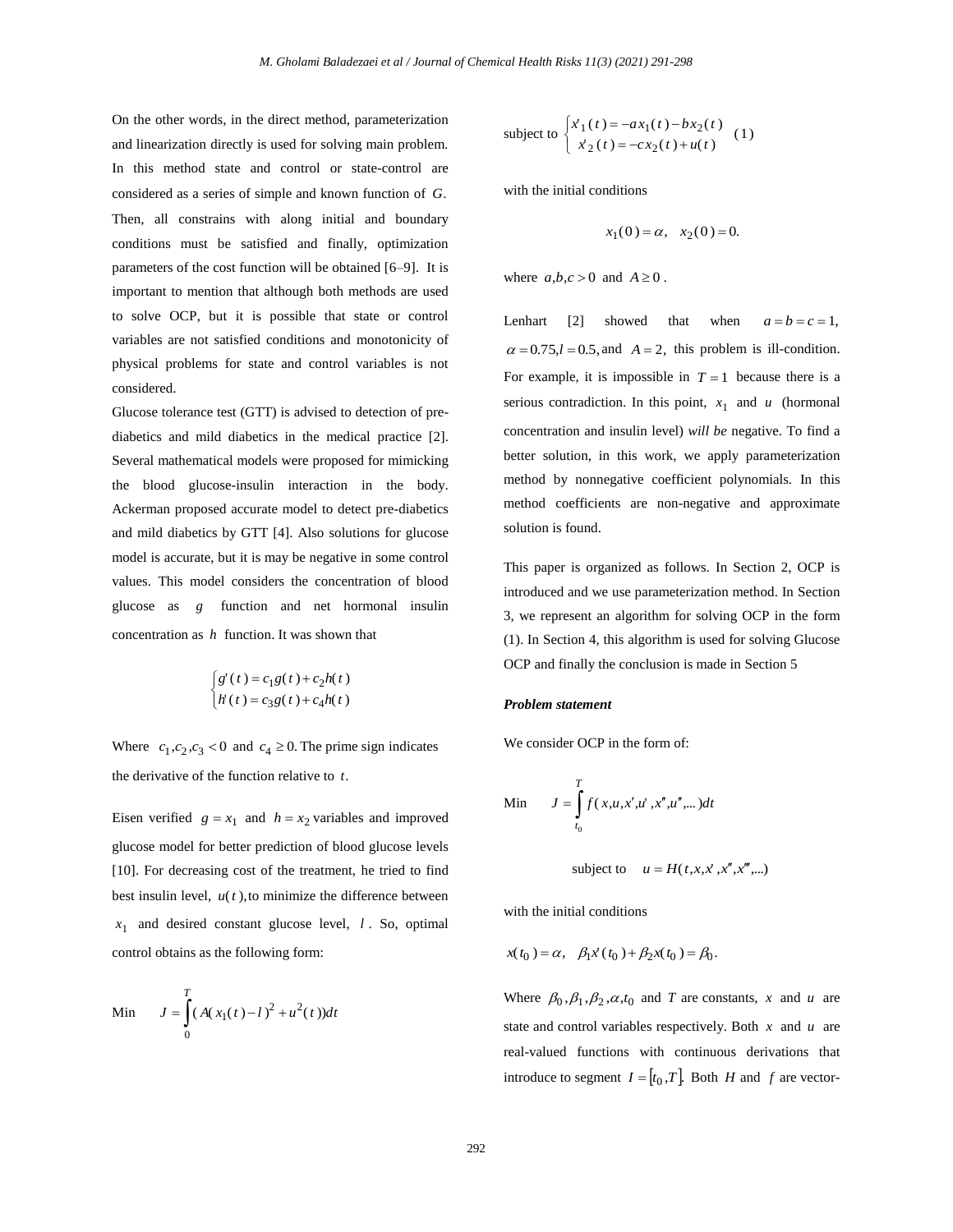valued function that continuous derivative respect to all its arguments.

#### **The proposed state parameterization method**

In the state parameterization method, state variable is written by expanding to  $t^i$ ,  $i = 0,1,2,...,n$  [6, 7] or known polynomials such as Boubaker polynomials [9], Chebyshev polynomials [8] and so on. We approximate state variable in the form

$$
x(t) = \sum_{i=0}^{n} a_i t^i.
$$

By putting initial conditions and constrains, control value will obtain in a polynomial form of *t ,* such as a function of parameter  $a_i$  for  $i = 0,1,2,...,n$  as

$$
u = u(a_0, a_1, a_2, \dots, a_n).
$$

Because control variable is a polynomial, so we can write

$$
u(t) = \sum_{i=0}^n b_i t^i.
$$

In several problems such as glucose model, state control or state-control parameters must be non-negative functions. For  $u(t) \ge 0$  we put  $b_i \ge 0$  for  $i = 0,1,2,...,n$ . It means that for finding  $a_i$ ,  $i = 0,1,2,...,n$ , cost function must be optimized with  $(n+1)$  in the new conditions. After substitution in cost function, OCP converts to a nonlinear optimization problem with parameters

$$
a=a(\,a_0\,,\!a_1\,,\!a_2\,,\!...,a_n\,)\,.
$$

For obtaining of  $a_i$ ,  $i = 0,1,2,...,n$ , new optimization problem must be solved. Based on above statements, we present following algorithm in several Steps.

## *Algorithm*

Step 1: Choose  $\varepsilon > 0$ .

Step 2: Put  $n = 1$ .

Step 3: Put 
$$
x_n(t) = \sum_{i=0}^n a_i t^i
$$
.

Step 4: The control variable is obtained by substituting

 $x_n(t)$  in constrains and initial conditions.

Step 5: For optimization cost function, after adding

$$
(n+1)
$$
 constrains  $b_i \ge 0, i = 0,1,2,...,n$ ,

 *<sup>n</sup> J* value will obtain.

Step 6: If  $n=1$  then put  $n=n+1$  and go to Step 3. Step 7: If  $|J_n - J_{n-1}| \leq \varepsilon$  then stop Algorithm; Otherwise, put  $n = n + 1$  and go to Step 3.

## *Computation results*

In OCP (1), if we put  $A = 2, l = 0.5, a = b = c = 1$ .  $t_0 = 0$ , and  $\alpha = 0.75$ , then we will have:

Min 
$$
J = \int_{0}^{T} (2(x_1(t) - 0.5)^2 + u^2(t))dt
$$
  
subject to 
$$
\begin{cases} x'_1(t) = -x_1(t) - x_2(t) \\ x'_2(t) = -x_2(t) + u(t) \end{cases}
$$
 (2)

Another form of the first constraint is

$$
x_2(t) = -x'_1(t) - x_1(t)
$$

where by putting initial condition in it

$$
x_1'(0) + x_1(0) = 0.
$$

will obtain.

With supposing  $x_1(t) = x(t)$ , OCP (2) is converts to the following form: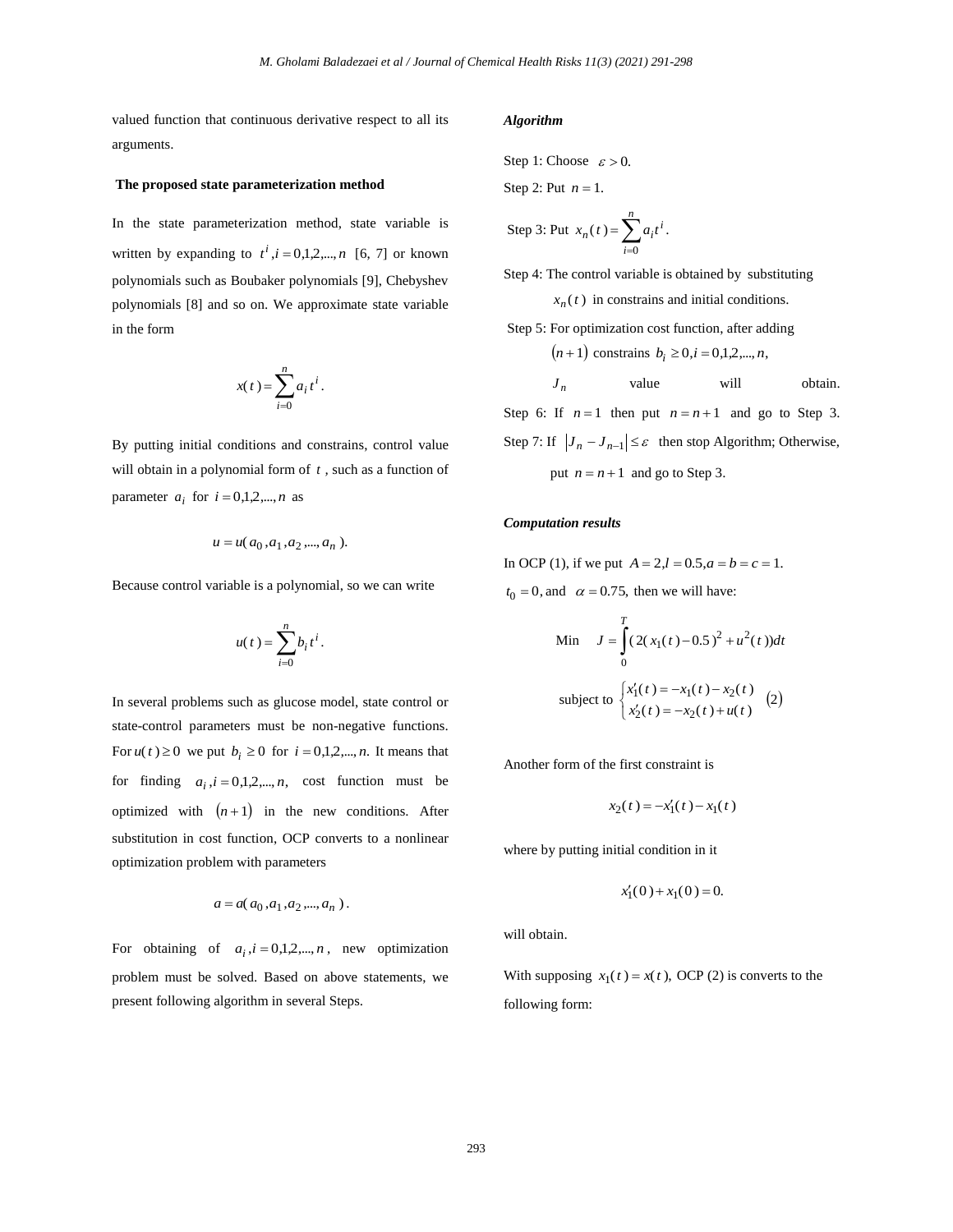Min 
$$
J = \int_0^T (2(x(t) - 0.5)^2 + u^2(t))dt
$$

subject to  $u(t) = -x''(t) - 2x'(t) - x(t)$  (3)

with the initial conditions

$$
x(0) = 0.75, \quad x'(0) + x(0) = 0.
$$

As previously mentioned, in ordinary methods *x* or *u* values may be negative. Therefore, we try to use another algorithm (3.1). Based on this algorithm, where  $n = 9, T = 1$ , and with considering

$$
x(t) = \sum_{i=0}^{9} a_i t^i \quad (4)
$$

control values will have an expansion to form polynomial such as

$$
u(t) = \sum_{i=0}^{9} b_i t^i \quad (5)
$$

So, with substituting in the constraint and initial conditions and coefficients of control, value will be as following form:

$$
b_0 = 0.75 - 2a_2,
$$
  
\n
$$
b_1 = -4a_2 - 6a_3 + 0.75,
$$
  
\n
$$
b_2 = -a_2 - 6a_3 - 12a_4,
$$
  
\n
$$
b_3 = -a_3 - 8a_4 - 20a_5,
$$
  
\n
$$
b_4 = -a_4 - 10a_5 - 30a_6,
$$
  
\n
$$
b_5 = -a_5 - 12a_6 - 42a_7,
$$
  
\n
$$
b_6 = -a_6 - 14a_7 - 56a_9,
$$
  
\n
$$
b_7 = -a_7 - 16a_8 - 72a_9,
$$
  
\n
$$
b_8 = -a_8 - 18a_9,
$$
  
\n
$$
b_9 = -a_9.
$$

If we put these values in the cost function, object function will be a function of  $a_i$  for  $i = 0,1,2,...,9$ , In this case, problem optimizes with non-negative constrain for  $b_i$  and parameters will obtain such as following form:

 $a_9 = -0.0000020669894179910$  $a_8 = 0.000018601904761915$  $a_7 = -0.00014880923809528$  $a_6 = 0.001041666666667,$  $a_5 = -0.00625$  $a_4 = 0.03125$  $a_3 = -0.125$ ,  $a_2 = 0.375$ ,  $a_1 = -0.75$ ,  $a_0 = 0.75$ ,

The value of cost function will be  $J = 0.0381930784823$ .

In Figures 1-3, state and control variables, and constrain error is shown.

For  $T = 1$  cost functional for several **n** is obtained and in Table 1 is shown.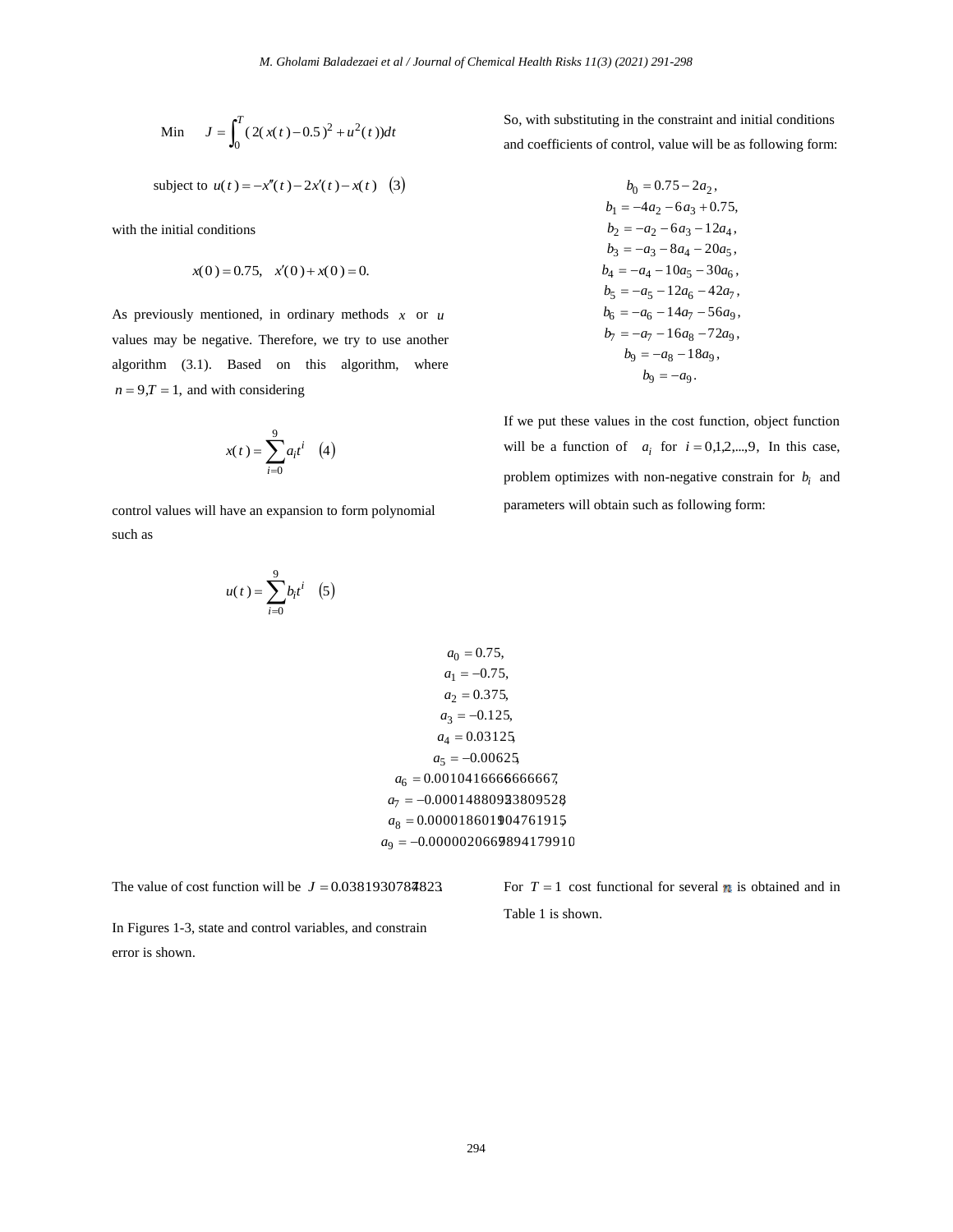

**Figure 1.** State function for Glucose model



**Figure 2**. Control function for Glucose model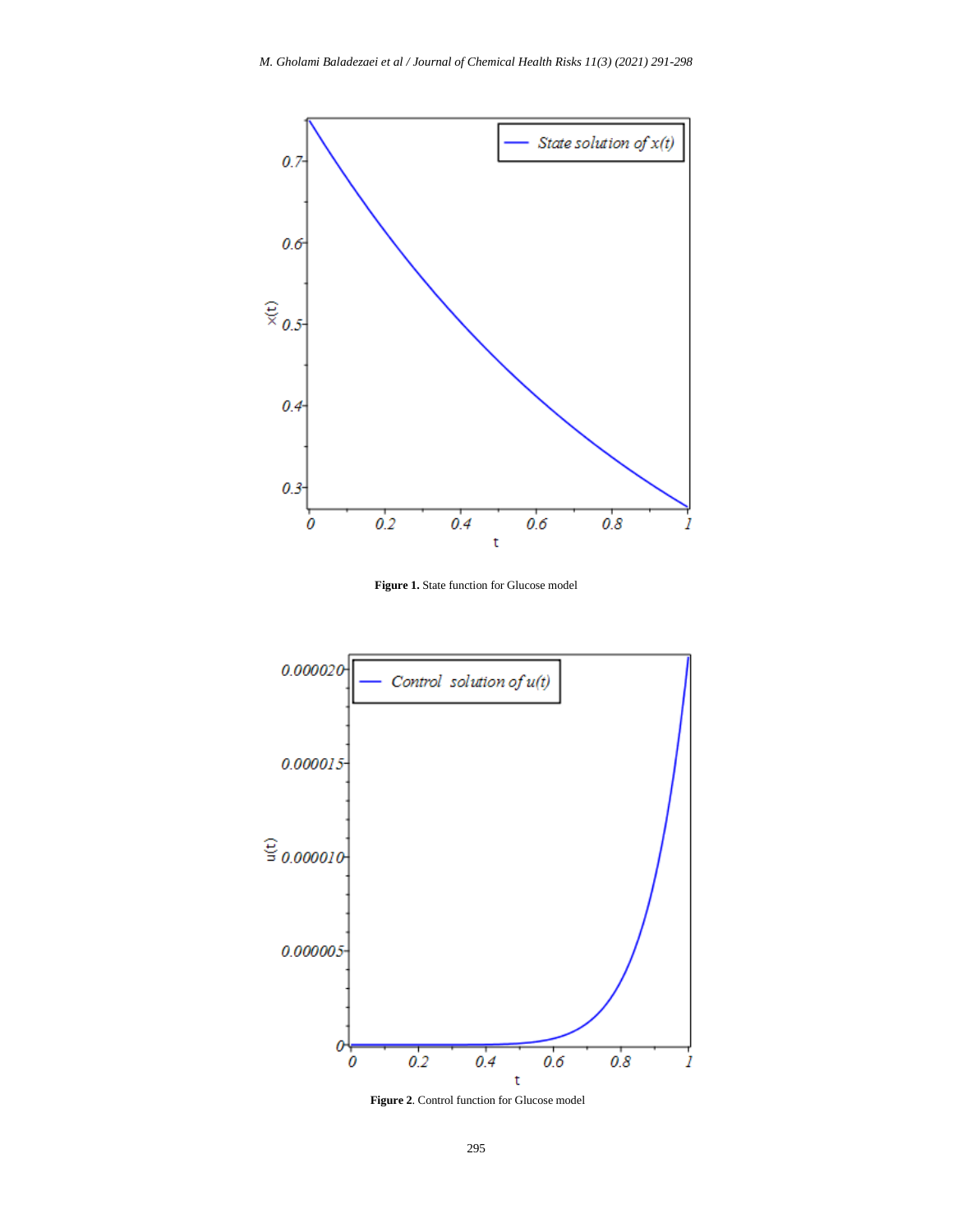

**Figure 3.** Constraint error  $\left| x''(t) + 2x'(t) + x(t) + u(t) \right|$  for Glucose model **Table 1.** Cost functional for several of  $n$  in Glucose model

| $\boldsymbol{n}$ | <b>Cost function</b> |
|------------------|----------------------|
| 1                | 1.437500000          |
| 2                | 1.43749999998125     |
| 3                | 0.08794642855625     |
| 4                | 0.06243489581885     |
| 5                | 0.03844195299755     |
| 6                | 0.0384415299755      |
| 7                | 0.03819462508368     |
| 8                | 0.03819462508368     |
| 9                | 0.03819307874823     |
| 10               | 0.03819307874823     |
| 11               | 0.03819306501308     |

It is clear that when algorithm 3.1 is repeated 10 times, the cost function with error  $10^{-8}$  and high accuracy will obtain.

On the other hand, the approximation was examined in

form (4)-(5) for the Glucose model without using the non-negative constraints  $b_i \ge 0$  for  $i = 0,1,2,...,n$ . In Figure 4 the control variable is plotted. It is clear that the solution is not acceptable.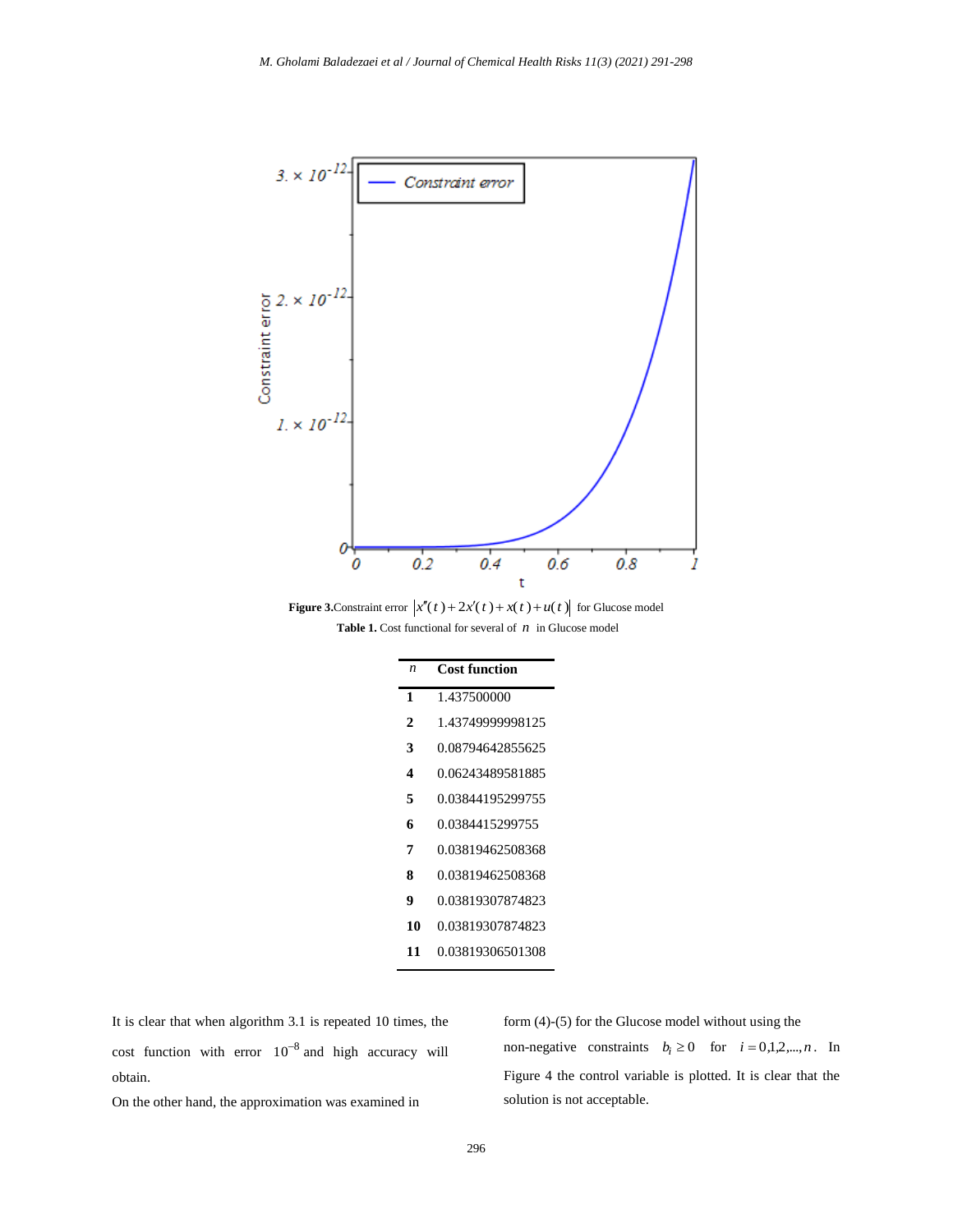

**Figure 4.** Control function for Glucose model using the power series

In [2] with  $T = 0.5$ , the control variable becomes negative while in the proposed method with  $T = 1$ , the control variable is non-negative.

# **CONCLUSIONS**

In this paper, new solution of OCP related to GTT is represented. GTT is widely used in medical filed. In proposing solution, we obtained a series of polynomials with non-negative coefficients for control value by using of parameterization state variable. This approximation for solution, belong to region feasible that related to physical phenomena. The simplicity, lower requirement for mathematical calculations and more compatibility with variables are positive aspects of our parameterization method.

In this work, Maple software is used for calculations.

### *Conflict of interests*

The authors declare that they have no conflict of interest.

## **REFERENCES**

1. Erding C., Minghui H., Shandong T., Huihe S., 2013. A new optimal control system design for chemical processes. Chinese Journal of Chemical Engineering. 21(12), 1341- 1346.

2. Lenhart S., Workman J.T., 2007. Optimal control applied to biological models. Chapman and Hall/CRC. 3. Moore H., 2018. How to mathematically optimize drug regimens using optimal control. Journal of Pharmacokinetics and Pharmacodynamics. 45(1), 127-137. 4. Ackerman E., Rosevar J., Molnar G., 1969. Concepts and models of biomathematics. Dekker, New York, 131- 156.

5. Gatewood L.C., Ackerman E., Rosevear J.W., Molnar